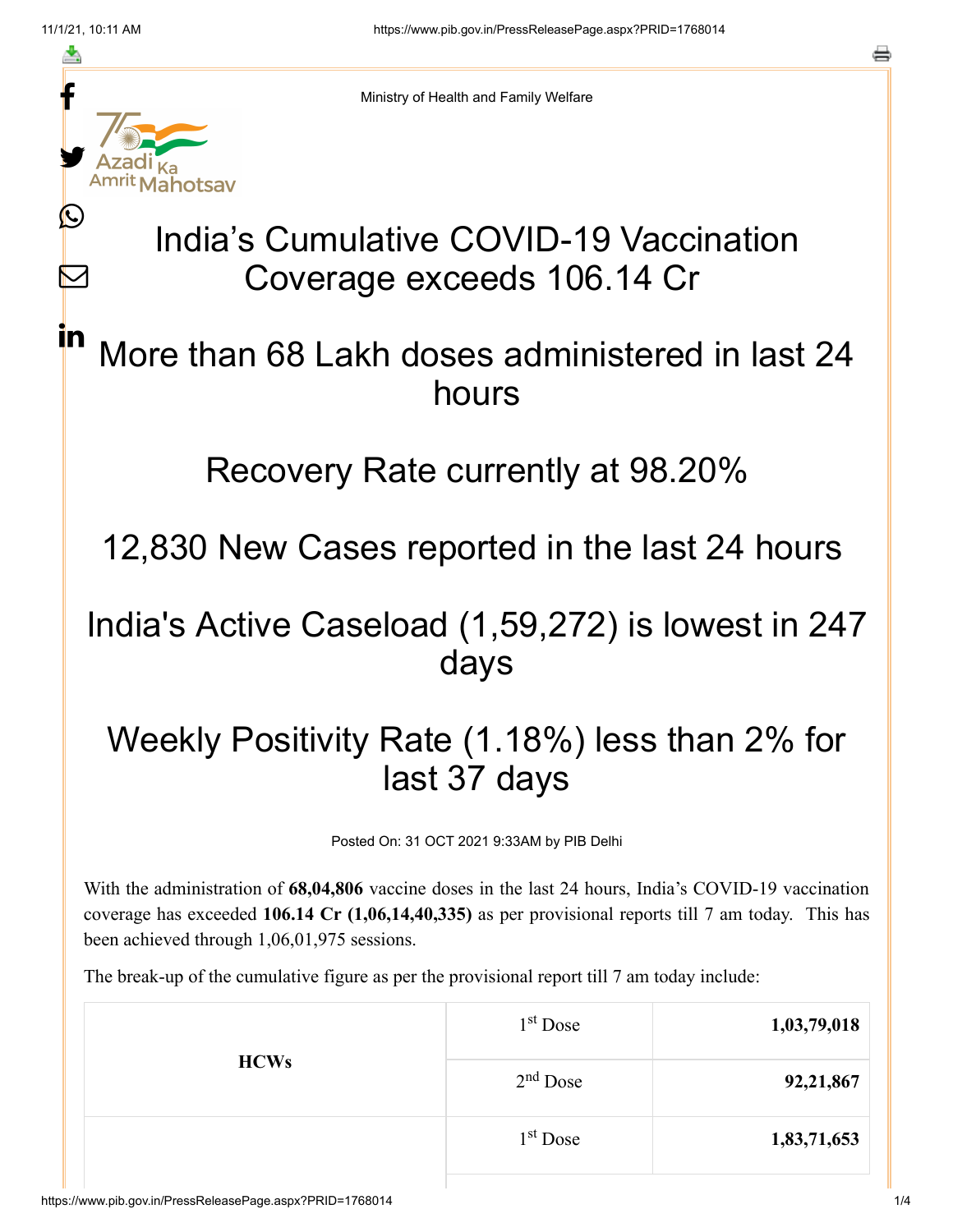11/1/21, 10:11 AM https://www.pib.gov.in/PressReleasePage.aspx?PRID=1768014

| <b>Total</b>     |                       | 1,06,14,40,335       |                 |
|------------------|-----------------------|----------------------|-----------------|
|                  | Over 60 years         | $2nd$ Dose           | 6,66,10,264     |
| in               | $1st$ Dose            | 10,96,95,172         |                 |
|                  | Age Group 45-59 years | $2nd$ Dose           | 9,62,71,341     |
|                  |                       | 1 <sup>st</sup> Dose | 17,47,82,442    |
| $\bigcirc$       | Age Group 18-44 years | $2nd$ Dose           | 14, 17, 87, 899 |
| <b>FLWs</b><br>f |                       | $1st$ Dose           | 41,83,92,813    |
|                  |                       | $2nd$ Dose           | 1,59,27,866     |
|                  |                       |                      |                 |

The recovery of **14,667** patients in the last 24 hours has increased the cumulative tally of recovered patients (since the beginning of the pandemic) to **3,36,55,842.**





Sustained and collaborative efforts by the Centre and the States/UTs continue the trend of less than 50,000 Daily New Cases that is being reported for 126 consecutive days now.

**12,830 new cases** were reported in the last 24 hours.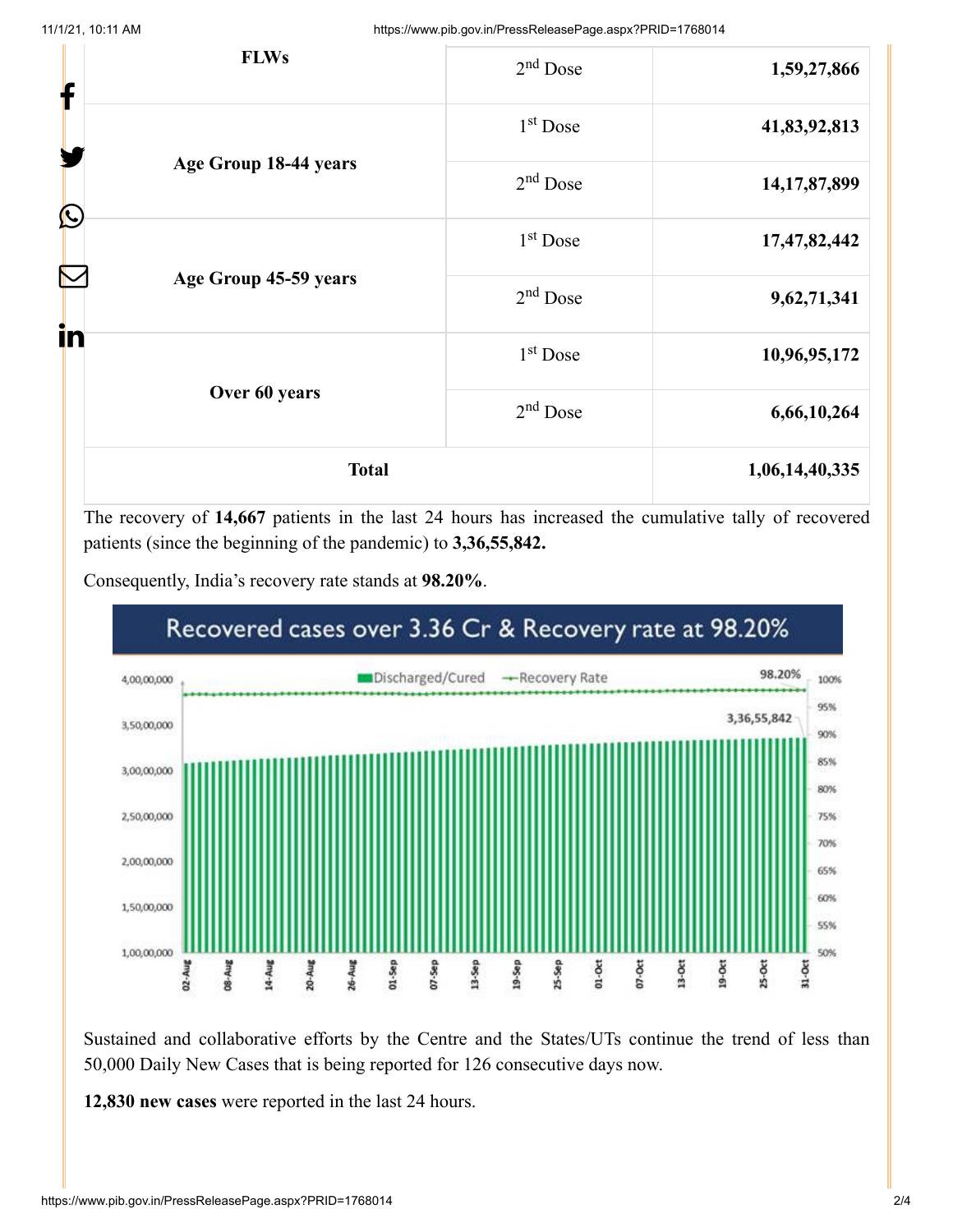11/1/21, 10:11 AM https://www.pib.gov.in/PressReleasePage.aspx?PRID=1768014



The Active Caseload is presently at **1,59,272 is lowest in 247 days.** Active cases presently constitute **0.46%** of the country's total Positive Cases, which **is lowest since March 2020.**



The testing capacity across the country continues to be expanded. The last 24 hours saw a total of

11,35,142 tests being conducted. India has so far conducted over **60.83 Cr (60,83,19,915**) cumulative tests.

While testing capacity has been enhanced across the country, **Weekly Positivity Rate at 1.18% remains less than 2% for the last 37 days now.** The **Daily Positivity rate reported to be 1.13%.** The daily Positivity rate has remained below 2% for last 27 days and below 3% for 62 consecutive days now.